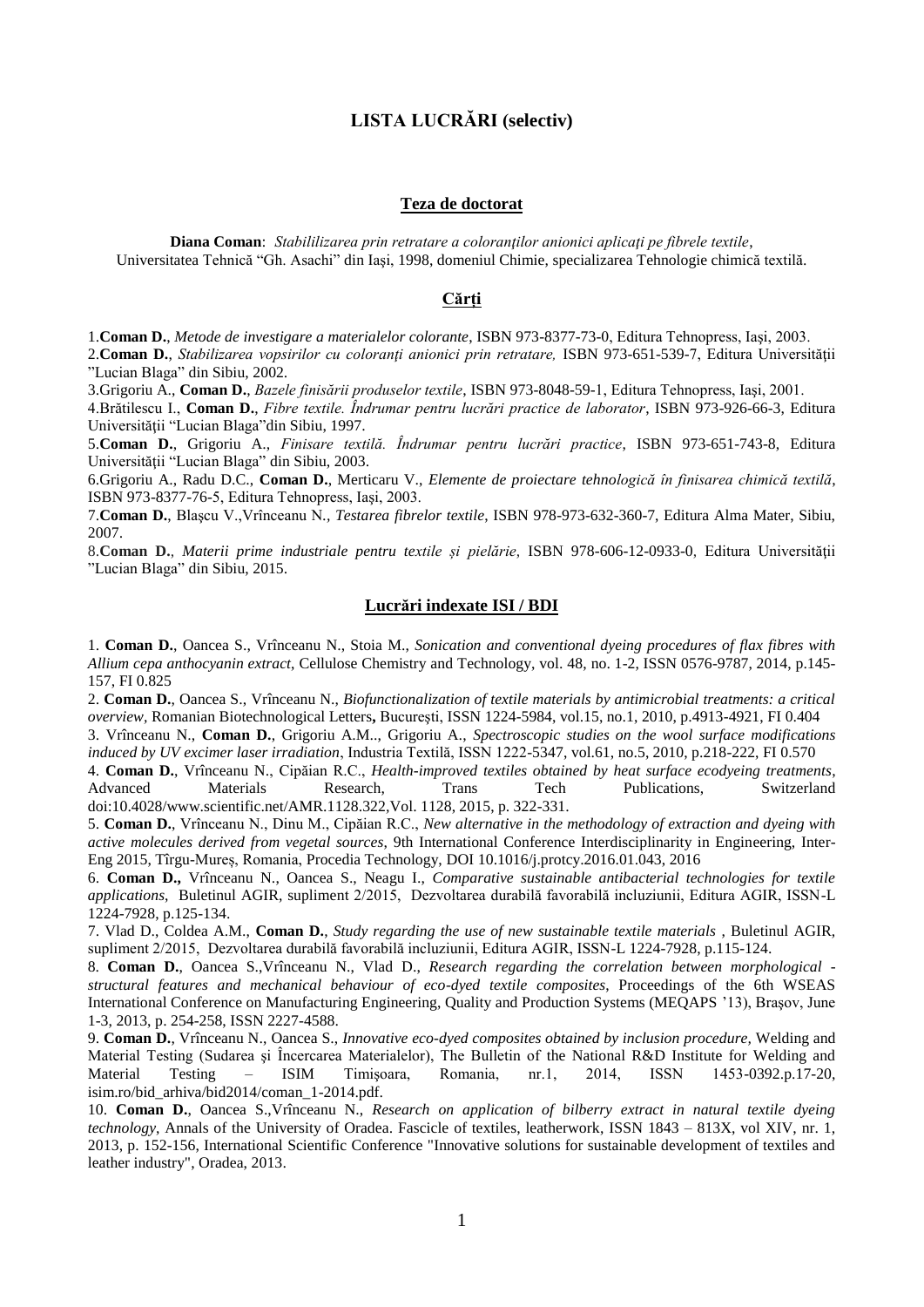11. **Coman D.**, Vrînceanu N., Oancea S., Neagu I., *Research on ecodyeing textile materials with natural extracts,*  Annals of the University of Oradea. Fascicle of textiles, leatherwork, ISSN 1843 – 813X, CD-ROM 2068-1070, vol XIII, nr. 1, 2012, p. 76-81.

12. Neagu I., **Coman D.**, *Studies regarding the Confort ensured by the sea*, Annals of the University of Oradea. Fascicle of textiles, leatherwork, ISSN 1843 – 813X, vol XIII, nr. 1, 2012, p.103-106.

13. Oancea S., **Coman D.**, Vrînceanu N., *Eco-friendly process of dyeing materials using bilberry anthocyanin extract,*  Proceedings of the 16<sup>th</sup> International Conference - Modern Technologies, Quality and Innovation – ModTech 2012-New face of TMCR, ISSN 2067–3604, mai, 2012, Sinaia, p.685-688.

14. **Coman D.**, Vrînceanu N., Popovici V., *Reducing the environmental impact of textile dyes containg wastewater by photocatalytic degradation with zincoxide nanocoated fibers, Annals of DAAAM for 2011 & Proceedings of the 22<sup>nd</sup>* International DAAAM Symposium, Vol.22, No.1, ISSN 1726-9679 ISBN 978-3-901509-83-4, Editor B. Katalinic, Published by DAAAM International, Vienna, Austria, 2011, p.0175-0176.

15. **Coman D.**, Vrînceanu N., Neagu I., *[Eco-efficiency in the textile manufacturing activity by apposition environmental](http://textile.webhost.uoradea.ro/Annals/Vol%20XII-Nr1-2011.pdf)  management*, Annals of the University of Oradea. Fascicle of textiles, leatherwork, ISSN 1843 – 813X, vol XII, nr. 1, 2011, p.62-65.

16. **Coman D.**, Oancea S., Vrînceanu N., Stoia M., *Frontiers in the use of antibiotics: Applications for biomedical textiles*, Acta Medica Transilvanica, supliment, anul XVI, vol. II, nr. 3, sept. 2011, p.65-69, Ed. Univ. "Lucian Blaga" din Sibiu, ISSN1453-1968, ISBN978-606-12-0204-1.

17. **Coman D.**, Neagu I., Vlad D.*,* Matran C., *Researches regarding the using new textile parts in the automotive industry,* Annals of DAAAM for 2010 & Proceedings of the 21st International DAAAM Symposium, ISSN 1726- 9679, ISBN 978-3-901509-73-5, Editor B.Katalinic, Published by DAAAM International,Vienna, Austria, 2010, p.0223-0224.

18.Vrînceanu N., **Coman D.**, Sandu I., Grigoriu A., *Surface microstructuring of polyester fabrics by UV excimer laser irradiation*, DAAAM International Scientific Book 2009 (ISBN 978-3-901509-69-8, ISSN 1726-9687), Vienna, Austria, 2009, p. 613-620.

19. **Coman D.**, Neagu I., *Comparative study on the testing of textile materials used in the automotive industry,* Annals of DAAAM for 2007 & Proceedings of the 18th International DAAAM Symposium "Intelligent Manufacturing & Automation: Focus on Creativity, Responsability, and Ethics of Engineers", ISSN 1726-9679, ISBN 3-901509-58-5, Published by DAAAM International, Editor B.Katalinic, Vienna, Austria, 2007, p. 167-168.

20. **Coman D.**, Neagu I., *A process for the post-treatment of dyed cellulosic textile fibers*, Annals of DAAAM for 2003 & Proceedings of the 14th International DAAAM Symposium "Intelligent Manufacturing & Automation: Focus on Reconstruction and Development", ISSN 1726-9679, ISBN 3-901509-34-8, Published by DAAAM International, Editor B.Katalinic, Vienna, Austria, 2003, p. 097-098.

21. Neagu I., **Coman D.**, *Peculiarities regarding the design of the robes for the "Lucian Blaga" University in Sibiu(Romania),* Annals of DAAAM for 2003 & Proceedings of the 14th International DAAAM Symposium "Intelligent Manufacturing & Automation: Focus on Reconstruction and Development", ISSN 1726-9679, ISBN 3- 901509-34-8, Published by DAAAM International, Editor B.Katalinic, Vienna, Austria, 2003, p 319-320.

22. **Coman D.**, Dragu L., *Possible methods of pretreatment in the textile dyeing technology,* The Textile Institute, 83rd World Conference "Quality Textiles for Quality Life", CD Conference Proceedings ISBN 1870372603, Shangai, China, may, 2004, vol.1-4, p. 610-613.

23. **Coman D.**, *Study on the interaction between polyamide fibers and polycationic auxiliaries in the dyeing technology (I)*, Acta Universitatis Cibiniensis, Seria F, Chemia, vol VI, nr. 2, Editura Universităţii "Lucian Blaga" din Sibiu, ISSN 1583-5030, Sibiu, 2003, p. 15-20.

# **Lucrări publicate în reviste și volume de conferințe cu referenți**

1. **Coman D.**, Vrînceanu N., Oancea S., Cipăian C.R., *Medical textiles obtained by head surface ecodyeing treatments*, 9<sup>th</sup> International Conference on Material Science and Engineering – BraMat, 5-7 mar.2015, Brașov, Book of Abstracts, p.231.

2. Orlandin A., Hilma G., **Coman D.**, Oancea S., Formaggio E., Peggion C., *Cotton fibers functionalized with peptaibiotics*, 14<sup>th</sup> Naples Workshop on Bioactive Peptides, Napoli, Italia, 12-14 june, 2014, The Renaissance Era of Peptides in Drug Discovery, volum rezumate, p.76.

3. Orlandin A., Hilma G., **Coman D.**, Oancea S., Formaggio F., Peggion C., *Antibacterial peptides covalently bound to cotton garments*, XXV Congresso Nazionale della Societa Chimica Italiana, Arcavacata di Rende, Italia, 7-12 sept.2014, Atti del Congresso, p.897.

4. **Coman D.**, Oancea S., Vrînceanu N., *Studies regarding the investigation of the textile substrates dyed with natural*  extracts, 4<sup>th</sup> International Proficiency Testing Conference, Proceedings ISSN 2066-737X, Brașov, 2013, p. 250-255.

5. **Coman D.**, Vrînceanu N., Oancea S., Vlad D., *Application of antibiotics and peptides for textiles with antimicrobial*  barrier: interaction and assessment, 4<sup>th</sup> International Proficiency Testing Conference, Proceedings ISSN 2066-737X, Braşov, sept, 2013, p. 263-274.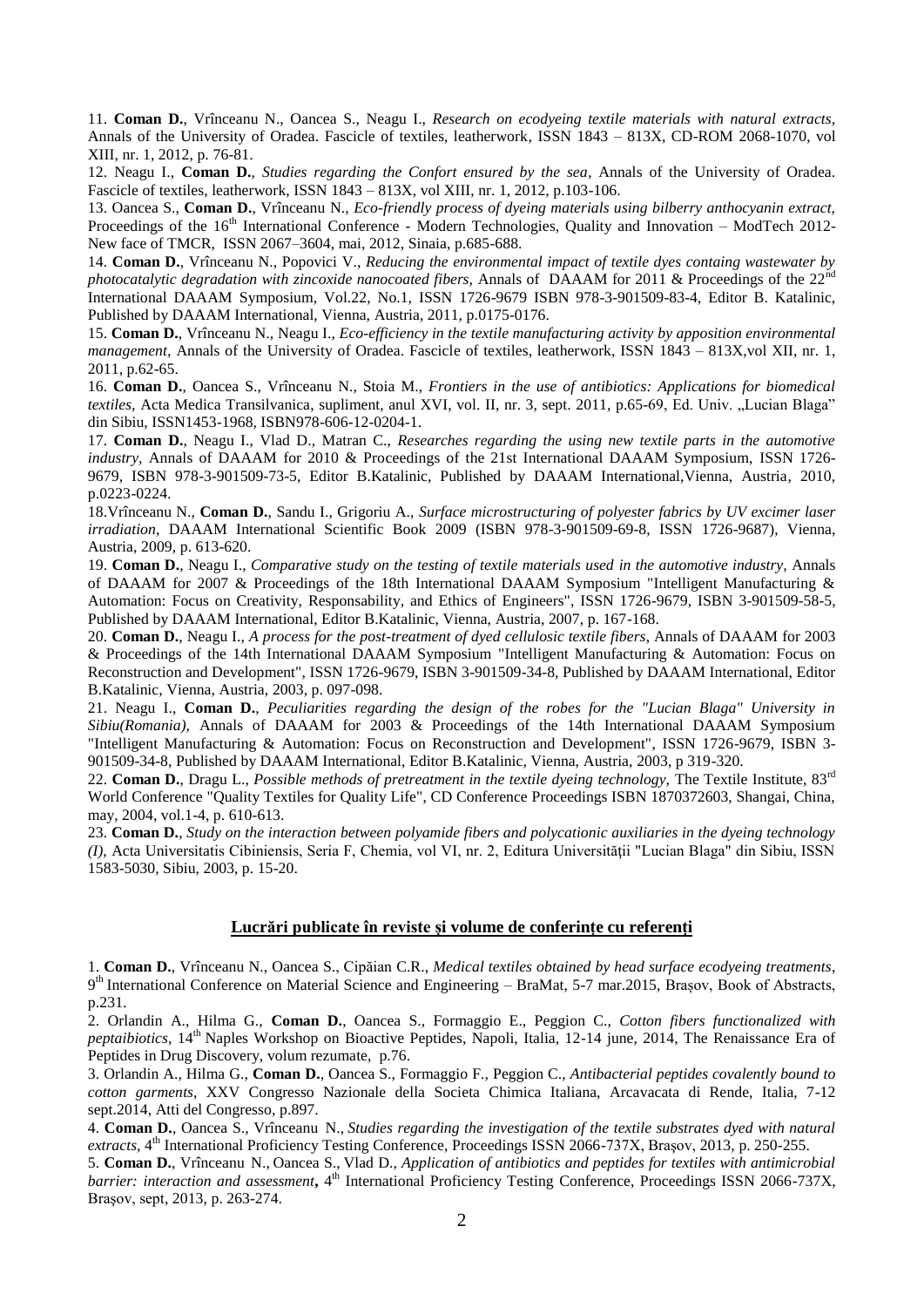6. **Coman D.**, Vrînceanu N., Oancea S., Stoia M., *A novel approach regarding ecodyeing textile materials with natural extracts*, XXIII International IFATCC Congress (Congress of the International Federation of Associations of Textile Chemists and Colourists), Budapest, Hungary, mai 2013, Congress CD-ROM ISBN 978-963-9970-33-5, Programme and Abstracts, ISBN 978-963-9970-32-8, p.101.

7. **Coman D.**, Oancea S., Vrînceanu N., *Obtaining of advanced functionalized ecotextiles dyed with natural colorants extracted from bilberry fruit*, Abstract Book, 9<sup>th</sup> International Conference on Physics of Advanced Materials ICPAM-9, Iaşi, sept. 2012, p.21- 22.

8. **Coman D.**, Oancea S., Vrînceanu N., Drăghici O., Stoia M., *An investigation of β-cyclodextrin pretreatment efficacy onto flax fabrics ecodyed with a natural extract: characterization and thermal stability,* Thermal analysis and calorimetry techniques, SETARAM Workshop/Training, București, 2012.

9. Stoia M., Oancea S., **Coman D.**, *Market assessment of herbal supplements in Romania for a period of 10 years using a holistic approach,* Abstracts Book, The 16<sup>th</sup> International Congress Phytopharm 2012, ISSN 1683-4100, Tom 10, nr.2, Saint-Petersburg, Russia, iulie 2012, p.102.

10. **Coman D.**, Oancea S., Vrînceanu N., Drăghici O., Stoia M., *An investigation of β-cyclodextrin pretreatment efficacy onto flax fabrics ecodyed with a natural extract: characterization and thermal stability, Book of Abstracts,* XXXIV National Congress on calorimetry, thermal analysis and applied thermodynamics, Rome, Italy, iunie 2012, p.97-98.

11. **Coman D.**, Oancea S., Vrînceanu N., Neagu I., *Hygienic relevance of textiles ecoimpregnated with antibiotics,* 3 rd International Proficiency Testing Conference, Proceedings ISSN 2066-737X, Iaşi, sept, 2011, p. 220 – 225.

12. Oancea S., Oprean L., Coman D., *Analytical methods for testing total bioactive anthocyanins in red cabbage*, 3<sup>rd</sup> International Proficiency Testing Conference, Proceedings ISSN 2066-737X, Iaşi, sept, 2011, p. 208 – 214.

13. **Coman D.**, Oancea S., Vrînceanu N., Stoia S., *Frontiers in the use of antibiotics: Applications for biomedical textiles, Conferința Națională de Medicina Muncii cu Participare Internațională, 21-24 sept.2011, Broșura cu rezumate,* p.22-23.

14. **Coman D.***,* Vrînceanu N., Neagu I., *Eco-efficiency in the textile manufacturing activity by apposition environmental management,* International Scientific Conference "Innovative solutions for sustainable development of textiles industry", mai 2011, Oradea, Proceedings vol.XII, p.23.

15. **Coman D.**, Bănăduc A., Bucşa C.,Vrînceanu N., *Aspects concerning the evaluation of environmental impact and*  management of textile industry deriving wastewaters, 2<sup>nd</sup> National Conference with International Participation-Nanostructured Multifunctional Materials NMM, Iaşi, 2010, Book of Abstracts, p.86.

16. **Coman D.**,Vrînceanu N., *Possibilities for monitoring and reducing of the environmental impact for industrial textile activities*, Acta Universitatis Cibiniensis vol.LX Tehnical series, ISSN 1583-7149, Sibiu, 2010, p.13-18.

17. Dragu L., Coman D., *Transportation textile performance characteristics and their testing methods*, 2<sup>nd</sup> International Proficiency Testing Conference, Proceedings ISSN 2066-737X, Sibiu, sept, 2009, p. 207 – 214.

18. **Coman D.**, Oancea S., *Evaluation of antimicrobial textiles,* Acta Universitatis Cibiniensis vol.LIX, Tehnical series, ISSN 1583-7149, Sibiu, 2009, p.137-141.

19. Dragu L., **Coman D.**, *Possibilities of assessment for textile automotive structures,* Acta Universitatis Cibiniensis vol.LIX, Tehnical series, ISSN 1583-7149, Sibiu, 2009, p.150-155.

20. Dinu M., Floca A., **Coman D.**, *Study concerning determination of the pilling effect on knitted fabrics through rolling method,* Acta Universitatis Cibiniensis vol.LIX, Tehnical series, ISSN 1583-7149, Sibiu, 2009, p.127-130.

21. **Coman D.**, Floca A., *Study of the finishing processes influence on the shrinkage of knitted fabrics*, Acta Universitatis Cibiniensis vol.LVIII Tehnical series, ISSN 1583-7149, Sibiu, 2009, p.78-82.

22. **Coman D.**, Dragu l., Ştefănuţă I., *Control and testing methods for the quality of textiles materials in the automotive*  industry, 1<sup>th</sup> International Proficiency Testing Conference, Proceeding ISBN 978-973-8132-65-8, Sinaia, october, 2007, p. 430-436.

23. Brad R., **Coman D.**, *Techniques and methods for the testing of automotive industry*, Acta Universitatis Cibiniensis vol.LIII Tehnical series, ISSN 1583-7149, Sibiu, 2006, p.140-149.

24. Brad R., **Coman D.**, *Incoming quality testing for textile automotive industry*, Acta Universitatis Cibiniensis vol.LIII Tehnical series, ISSN 1583-7149, Sibiu, 2006, p.25-28.

25. Dragu L., Nederiţă V., Ciudin R., **Coman D.**, *Study about possibility of using neconventional radiation sources in polimeric surface treatment*, Revista de Tehnologii Neconvenționale nr 2 / 2004, Editura Augusta, Timișoara, ISSN 1454-3087, p. 65-69.

26. **Coman D.**, Dragu L., Nederiţă V., *Possibilities of pretreatment utilization in wool dyeing technology,* II. International Istanbul Textile Congress, Abstracts Book, CD Proceedings, Istanbul, Turcia, april, 2004, p. 48.

27. **Coman D.**, Dragu L.**,** *Fibre textile de înaltă performanţă pentru domeniul militar şi civil*, Volumul A VII-a Sesiune de comunicări ştiinţifice, secţiunea Ştiinţe Tehnice, Academia Forţelor Terestre "Nicolae Bălcescu", ISBN 973-8088- 85-2, Sibiu, 2003, p. 80-85.

28. Dragu L., **Coman D.**, *Aspecte privind îmbunătăţirea materialelor textile prin tratamente neconvenţionale de suprafaţă,* Volumul A VII-a Sesiune de comunicări ştiinţifice, secţiunea Ştiinţe Tehnice, Academia Forţelor Terestre "Nicolae Bălcescu", ISBN 973-8088-85-2, Sibiu, 2003, p. 86-91.